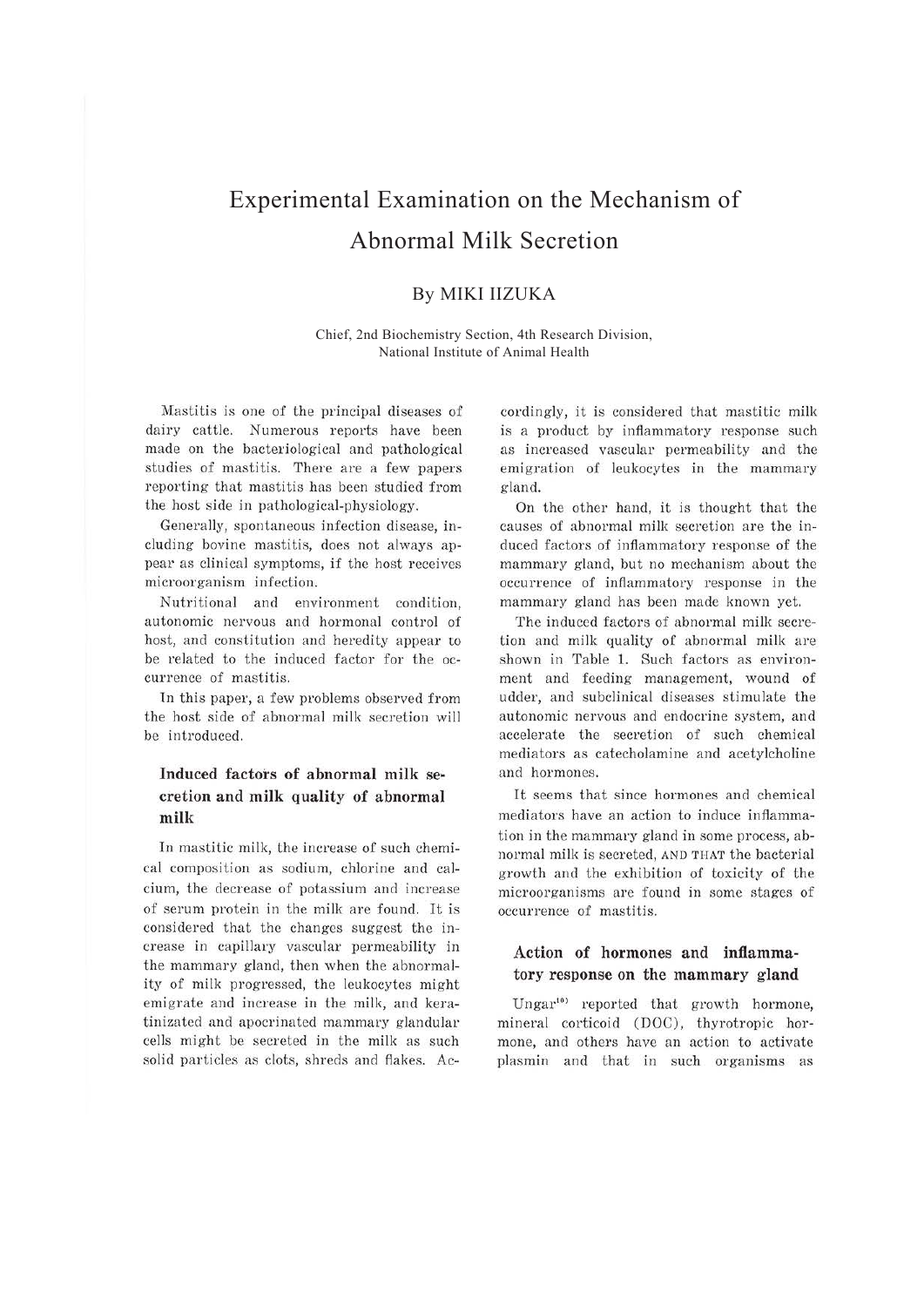|          | Induced factors                                                                                                                                        |                | Changes of milk                                                                                     |
|----------|--------------------------------------------------------------------------------------------------------------------------------------------------------|----------------|-----------------------------------------------------------------------------------------------------|
| 1.<br>2. | Environment management<br>Atmospheric phenomena<br>Equipment of cow shed<br>Noise<br>Feed and feeding<br>Undernutrition<br>Overfeeding of concentrate  | 1.             | Permeability of vessels. Increase of Na, Cl,<br>Ca, Mg, and serum protein in the milk               |
|          |                                                                                                                                                        | 2.<br>3.<br>4. | Leukocytes emigration<br>Apocrination of epitherium<br>Decrease of cesein, lactose, and citric acid |
| 3        | Overfeeding of leguminous pasture<br>Latent diseases<br>Reproductive disturbance<br>Metabolic disturbance<br>Digestive disturbance<br>Chronic mastitis |                |                                                                                                     |
| 4.       | Hormonal unbalance<br>Estrogen<br>Adrenal cortex hormones<br>Thyroid hormone                                                                           |                |                                                                                                     |
| 5.       | Injury of udder and teat                                                                                                                               |                |                                                                                                     |

**Table 1. Induced factors of abnormal milk secretion and milk quality of abnormal milk** 

*Staphylococcus* and *Streptococcus,* some enzyme contained in the bacterial toxin participated in the production of an inflammationinducing substance by the aid of plasmin contained in the blood plasma. It was presumed that the theory might participate in the mechanism of occurrence of mastitis.

Recently, on account of a rapid progress of the inflammatory chemistry, it has been confirmed that the occurrence of inflammation is performed by the chemical mediator called plasma kinin synthesized by the inflammatory enzymes. The plasma kinins such as bradykinin are characterized as nona-, deca-, and hendeca-peptides and synthesized by the destruction of  $\alpha_2$ -globulin in body fluids, and the action against inflammatory response of kinin is stronger and longer than that of histamine. Today, it is speculated that histamine is a primary mediator of inflammation and that inflammatory response is maintained by kinin which is a secondary mediator.

# **Inflammatory action of hormones in the mammary gland**

Yoshida & Iizuka<sup>11</sup> and Iizuka et al.<sup>31</sup> re-

ported from their experimental studies on the occurrence of bovine mastitis and the production of alcohol-test-positive milk that abnormal milk had been secreted even after the administration of estrogen, DOC and thyroxine. Then, Motoi & Iizuka<sup>81</sup> reported inflammatory action of adrenalin in the experimental rat mastitis. However, no mechanism about occurrence of inflammation by these hormones has been made known as yet with the exception of the action to kinin releasing enzymes.

Motoi & Iizuka<sup>8</sup> reported that the inflammatory response of the rat mammary gland revealed with the changes of chemical components in the mammary gland and the milk, such as an increase of glycogen, sodium, and chlorine contents and leukocytes count, and a decrease of K/Na ratio, that the strength of kinin-releasing enzymes activity seemed generally to be parallel to the intensity of inflammatory response in the mammary gland, and that the severity of inflammatory response in the mammary gland was more intense in the groups treated with estrogen and adrenalin than in the groups treated with any other hormones.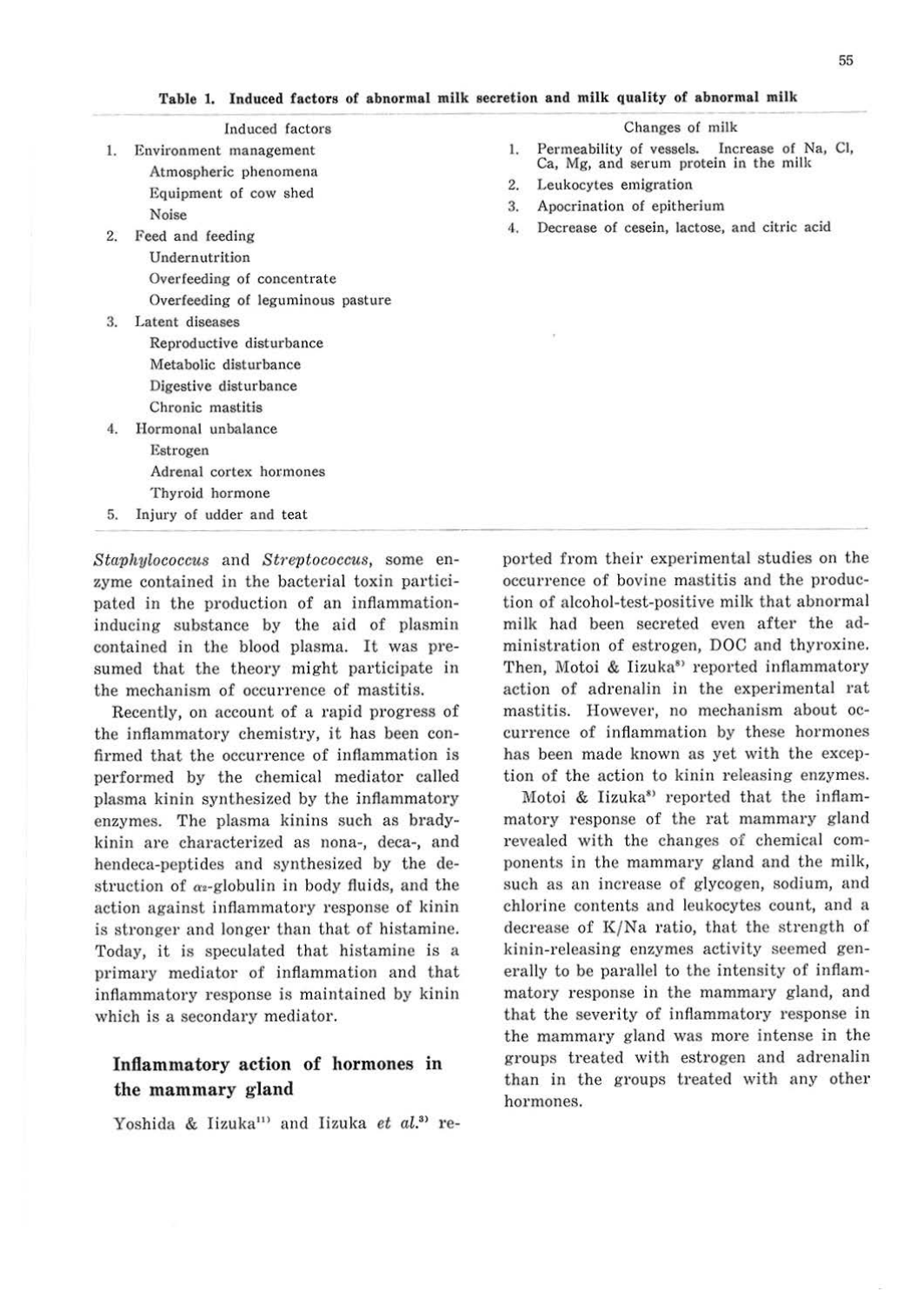#### **Kinin-releasing enzymes and kinin**  in the mammary gland

Kinin-releasing enzymes - kinin system in the mammary gland has been confirmed by Motoi & Iizuka.<sup>8)</sup> It has been reported that kinin-releasing enzymes contained kallikrein, plasmin and trypsin. Each enzyme may be activated individually by the type of inflammation or inflammatory factors.

In fact, Motoi & Iizuka<sup>81</sup> reported that kallikrein was activated by bacterial endotoxin and hormones, and plasmin or trypsin is activated by bacterial exotoxin.

On the other hand, Leach<sup> $7$ </sup> observed that kinin-like substance extended in the bovine milk, and Hauvenaghel<sup>21</sup> *et al.* mentioned the effect of plasma kinins and kallikrein on milk ejection in the ewe.

### Kinin-releasing enzymes of micro**organisms**

It is thought that the inflammation by such bacteria as *Streptococcus bovis, Stciphylococcus aureus* and *Escherichia coli* isolated from field materials of bovine mastitis, was induced by the enzymes in the bacterial toxin. These bac-

terial extracts were infused into the mammary gland, and the strength of the inflammatory response and the activity of kinin-releasing enzymes were compared 5 hours after the extract infusion.

The inflammatory response of the mammary gland by the extract of *Escherichia coli* was quite strong. The inflammatory response and the activity of kinin-releasing enzymes were less intense in the mammary gland infused alkali extract than in that infused water extract. This result is presumed to indicate that kinin-releasing enzymes might participate in the inflammatory response of the mammary gland induced by bacterial extracts.

#### **Anti-inflammatory action of various drugs against non-specific mastitis**

A decrease of milk yield is found in chronic mastitis too, not to mention in clinical or acute mastitis. No milk yield recovered without anti-inflammation and the revival of the function of the mammary glandular cell, if the pathogen in the mammary gland is sterilized by antibiotics. Here is a significance of anti-inflammation. It is apt to forget antiinflammatory treatment, only the application of antibiotics.



Fig. 1. Function of various antiphlogisticas.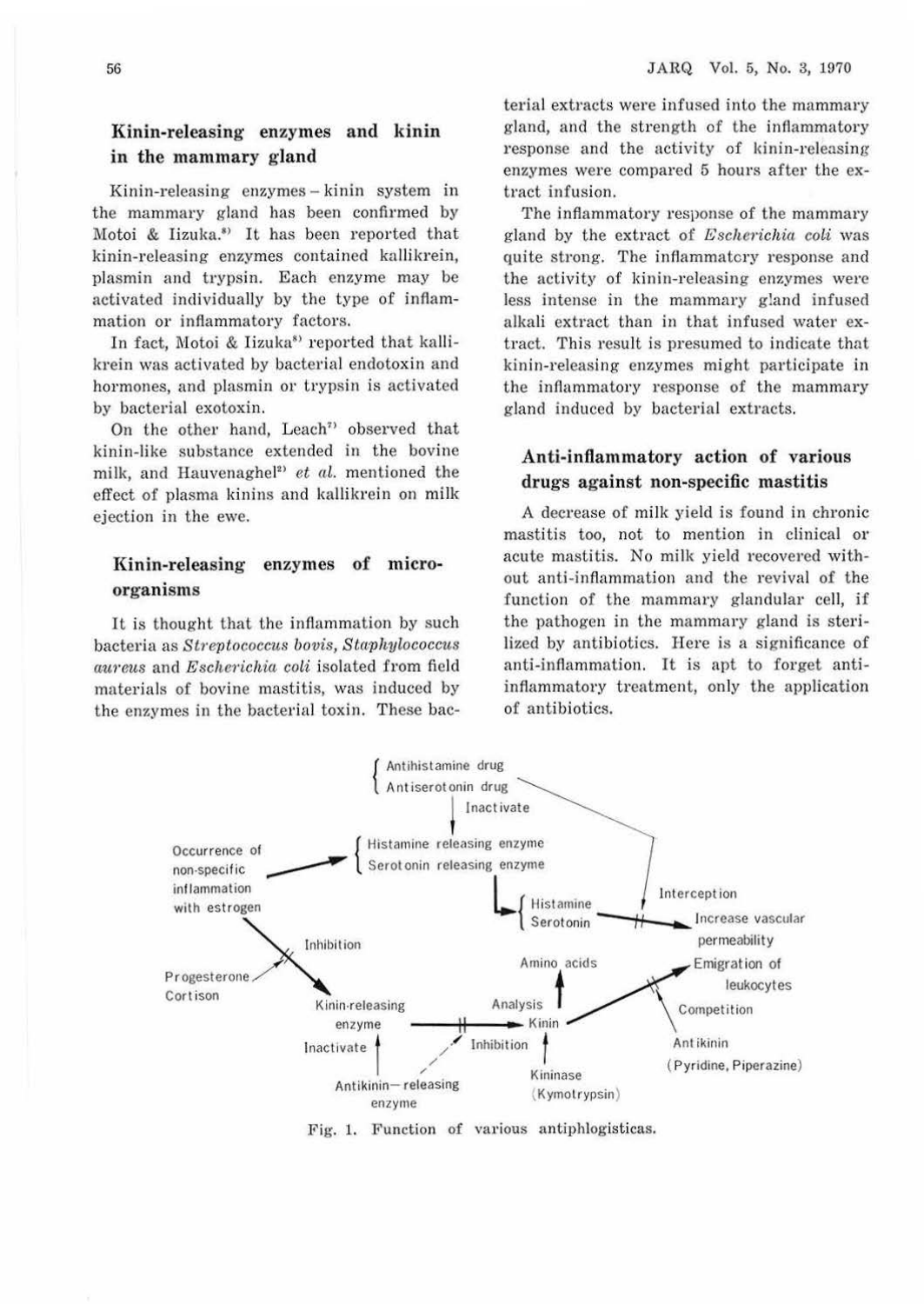Generally, steroid hormone is used as antiphlogistica. The application of a large quantity of steroid is undesirable because the lactating cow has a long pregnancy period. If the mechanism of occurrence of inflammation develops in the above-mentioned process, Fig. 1 shows the function of kininreleasing enzymes, anti-inflammatory substances consisting mainly of kinin system. Some of the anti-phologisticas shown here have been applied to the disturbance of circulatory organs, non-specific inflammation, and allergic diseases in medical treatment. These antiphologisticas contain anti-kinin drugs as pyridine and piperazine derivative, then anti-histamine and anti-serotonin too.

Iizuka et al.<sup>41,61</sup> reported that the anti-inflammatory effects of the antiphlogistica were tested against non-specific mastitis induced by the administration of estrogen, judging from changes of the mammary gland, such as an inhibitory ability of increasing vascular permeability, histamine synthesis, leukocytes emigration, and an increase of glycogen.

From the results, it is found that there is an anti-inflammatory action in all the drugs, except in histamine. Accordingly, it is confirmed that the kinin-releasing enzymes - kinin system in the process of inflammation participates in the mechanism of abnormal milk secretion.

### **Bacterial growth action of estrogen in the mammary gland**

There have been a number of cases of bovine mastitis complicated with ovarian cyst or endometritis in the field. In some bovine cases, mastitis has been induced by overfeeding of leguminous pasture grass containing estrogen-like substances. Iizuka *et al.*<sup>4),5),6)</sup> and Yoshida & Iizuka<sup>11)</sup> reported from their experimental studies on the occurrence of mastitis by the administration of estrogen. From these results, it is considered that' sex hormones are related to the secretion of abnormal milk.

The inflammatory actions of estrogen in the mastitis have been investigated by using the rat mammary gland.5) Estradiol monobenzoate was injected subcutaneously to the rat at intervals of 3 hours consecutively, a single dose of *Streptococcus* was infused into the mammary gland after the administration of the secondary estrogen, and the relations to inflammatory response and bacterial growth were observed during their development period. The maximum number of bacteria in the estrogen-treated group reached the highest level 8 hours after the infusion of microorganisms and it was maintained during 24 hours.

The difference was found in the number of bacteria in the mammary gland between the estrogen-treated group and the control group treated with microorganisms alone. The inflammatory response was a little stronger in the mammary gland of the estrogen treated group than in that of the non-estrogen-treated group, but difference was hardly found between both groups. The reason is that the toxicity of the used microorganisms might be mild.

The multiplication of bacteria in the mammary gland treated with estrogen could be explained as follows: (1) estrogen has a stimulatory effect on the growth of bacteria (2) an inflammatory focus supplies a medium of bacterial growth and (3) a decline of defensive function accelerates the growth of bacteria.

About (1) described above, Frank and Pounden<sup>1)</sup> reported that estrogen and progesterone accelerated in vitro the growth of bacteria. On the other hand, San Clement and Mackenzie<sup>9</sup> observed that sex hormones inhibited the growth of bacteria.

Iizuka *et al. 5* > reported that three microorganisms, *Streptococcus fecalis*, *Staphylococcus aureus* and *Escherichfa coli* obtained from udders affected with mastitis, were incubated in the presence of estradiol benzoate and diethylstilbestrol in concentration ranging between 0.01  $\mu$ g/ml and 10  $\mu$ g/ml.

No stimulation against the growth of micro-